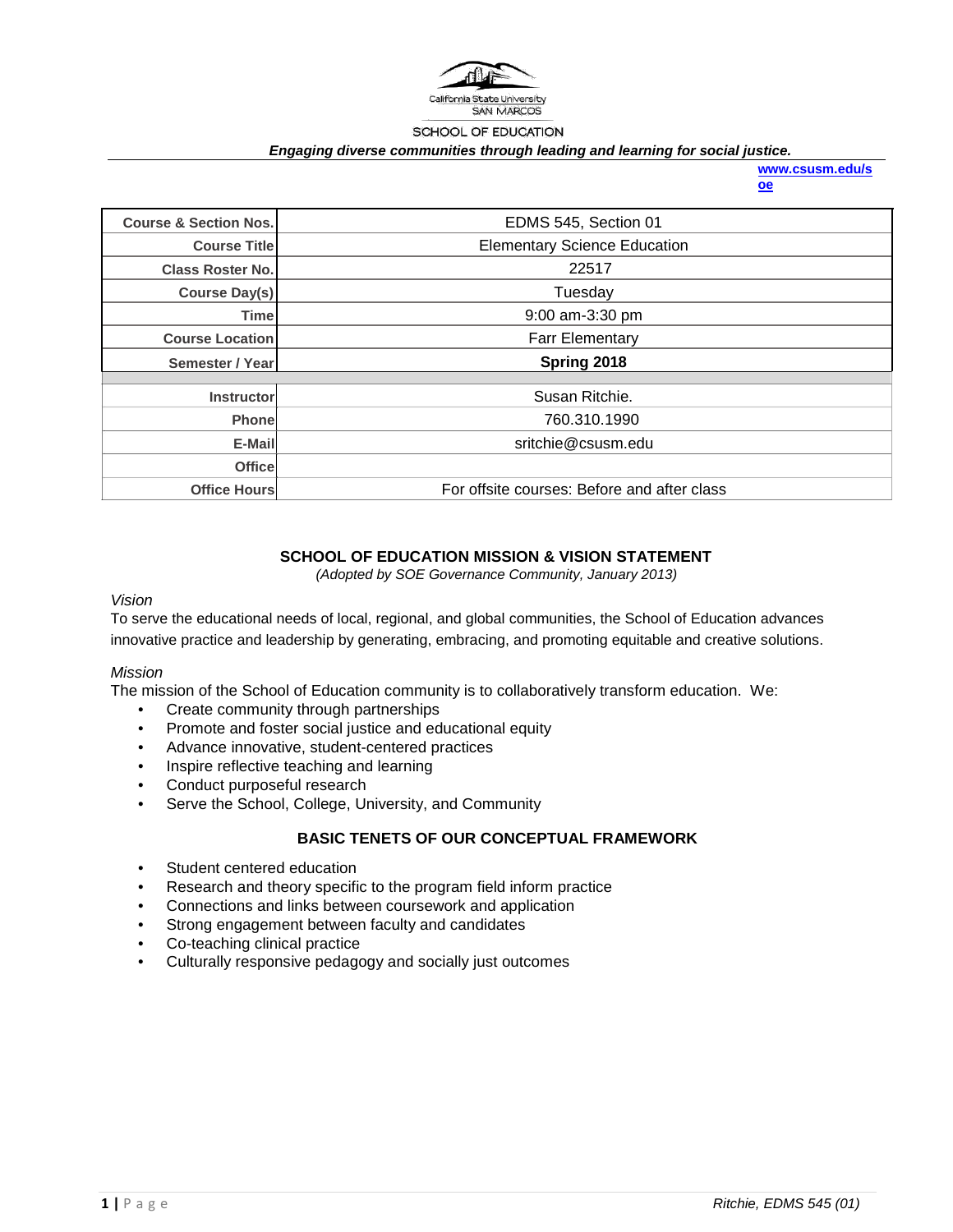# **TABLE OF CONTENTS**

| RESOURCES THAT CAN HELP IN YOUR LEARNING OF SCIENCE CONTENT AND METHODS12 |  |
|---------------------------------------------------------------------------|--|
|                                                                           |  |
|                                                                           |  |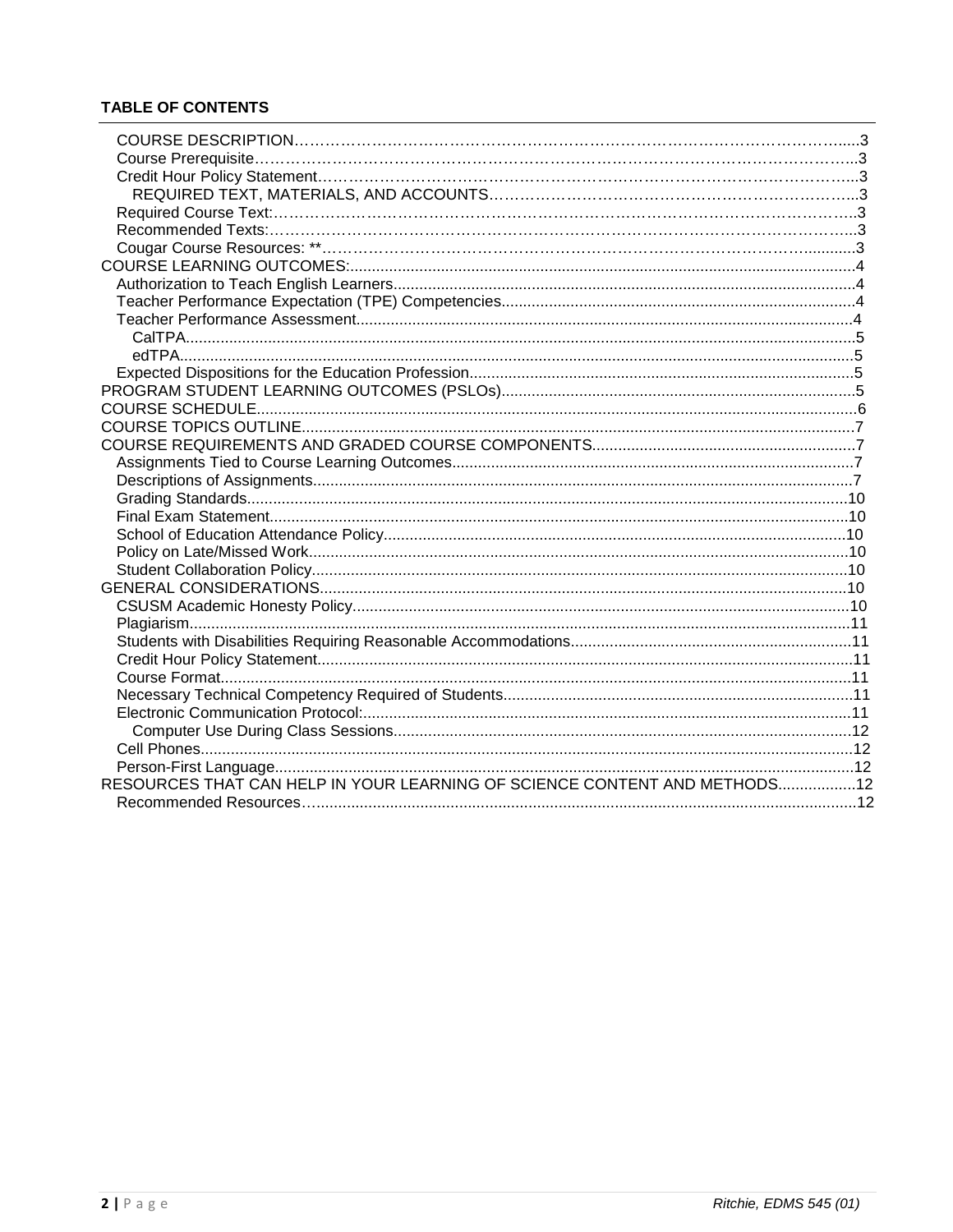## **COURSE DESCRIPTION**

This course focuses on inquiry teaching to include: The 5E Learning Cycle model, science process skills, science themes, scientific attitudes and habits of mind, and methods to involve all children in hands-on lessons. Emphasis is placed on instructional strategies, authentic assessments, exemplary science kits and curricula, as well as on the use of technology in science teaching. Methods of cross-cultural language and academic development are integrated into the course.

## **Course Prerequisite**

Admission to the Multiple Subject Credential Program

## **Credit Hour Policy Statement**

For each hour of classroom time spent in learning in this course, each teacher candidate is expected to spend at least 2 hours of learning outside of the classroom. Examples of outside learning are text readings and reading responses, lesson planning, working on course assignments, and practice teaching with students.

## **REQUIRED TEXT, MATERIALS, AND ACCOUNTS**

## **Required Course Text:**

Friedl, A.E. & Koontz, T.Y. (2005). *Teaching Science to Children: An Inquiry Approach, 6th Ed.* NY: McGraw-Hill. ISBN: 0-07-256395-8

## **Recommended Texts:**

Ansberry, K. & Morgan, E. (2010). *Picture-Perfect Science Lessons, Expanded 2nd Edition: Using Children's Books to Guide Inquiry Grades 3-5*. Arlington, Virginia: NSTA Press. ISBN: 978-1-935155-16-4 Ansberry, K. & Morgan, E. (2013). *Even More Picture-Perfect Science Lessons, K-5: Using Children's Books to Guide Inquiry*. Arlington, Virginia: NSTA Press. ISBN: 978-1-935155-17-1 Ansberry, K. & Morgan, E. (2007). *More Picture-Perfect Science Lessons, K-4: Using Children's Books to Guide Inquiry*. Arlington, Virginia: NSTA Press. ISBN: 978-1-933531-12-0 Ansberry, K. & Morgan, E. (2017). *Picture-Perfect STEM Lessons, K-2: Using Children's Books to Inspire STEM Learning*. Arlington, Virginia: NSTA Press. ISBN: 978-1-68140-328-1 Ansberry, K. & Morgan, E. (2017). *Picture-Perfect STEM Lessons, 3-5: Using Children's Books to Inspire STEM Learning*. Arlington, Virginia: NSTA Press. ISBN: 978-1-68140-331-1

## **Cougar Course Resources: \*\***

*A Framework for K-12 Science Education: Practices, Cross-Cutting Concepts, and Core Ideas.* Available at: *<http://www.nextgenscience.org/framework-k%E2%80%9312-science-education> Next Generation Science Standards* (Achieve, 2013). Available at: <http://www.nextgenscience.org/> *Next Generation Science Standards Framework for California (2016). Available at: <https://www.cde.ca.gov/ci/sc/cf/scifwprepubversion.asp> Next Generation Science Standards for California Public Schools, K-12*. Available at: <http://www.cde.ca.gov/pd/ca/sc/ngssstandards.asp>

**\*\*** If the hyperlinks do not open a document, copy and paste the URL into a browser. *Other handouts (assignments guidelines and rubrics) and resources will be distributed in class and through the Cougar course site.*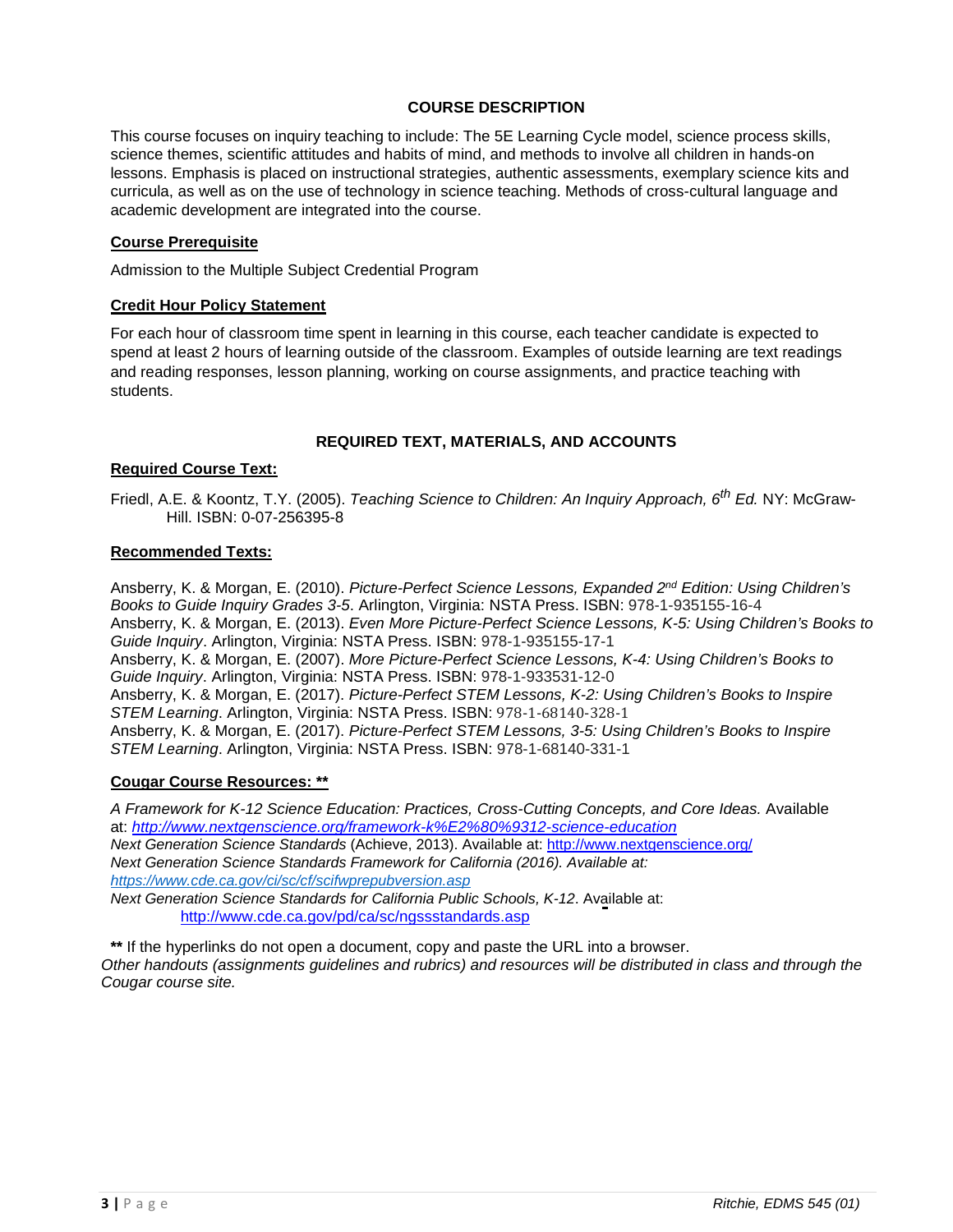## **COURSE LEARNING OUTCOMES:**

After successful completion of this course, students will be able to:

- 1. Demonstrate proficiency with inquiry skills of observing, measuring, inferring, classifying, predicting, verifying predictions, hypothesizing, isolating variables, interpreting data, and experimenting.
- 2. Identify and use exemplary materials (technology and technology resources, curriculum, science programs, textbooks, equipment, ancillary materials) appropriate for K-8 school children.
- 3. Demonstrate knowledge, understanding, and use of the *Framework for K-12 Science Education* and the *Next Generation Science Standards*.
- 4. Demonstrate an understanding of the physical, earth, and life science concepts included in the *Next Generation Science Standards* by designing science lessons to teach the concepts.
- 5. Demonstrate an understanding of the Health Education Standards for California Public Schools and their connection/application to science content standards.
- 6. Plan, teach, and videotape a lesson focusing on a discrepant event in science.
- 7. Apply the Learning Cycle model of instruction as it relates to teaching science in a contemporary manner.
- 8. Identify and use simulation tools and demonstrate the use of technology to enhance elementary science teaching and learning.
- 9. Demonstrate confidence in leading and performing investigations designed to teach science concepts, science process skills, and scientific attitudes.
- 10. Effectively use authentic methods of assessment to evaluate learning of science concepts and processes.
- 11. Practice strategies to include all students in science (linguistically and culturally diverse, students with disabilities and other students with special needs).
- 12. Use reflection as a tool to increase conceptual understanding of science concepts and the ability to improve teaching.

## **Authorization to Teach English Learners**

This credential program has been specifically designed to prepare teachers for the diversity of languages often encountered in California public school classrooms. The authorization to teach English learners is met through the infusion of content and experiences within the credential program, as well as additional coursework.

Candidates successfully completing this program receive a credential with authorization to teach English learners. *(Approved by CCTC in SB 2042 Program Standards, August 02)*

#### **Teacher Performance Expectation (TPE) Competencies**

The course objectives, assignments, and assessments have been aligned with the CTC standards for the Multiple Subject Credential. This course is designed to help teachers seeking a California teaching credential to develop the skills, knowledge, and attitudes necessary to assist schools and district in implementing effective programs for all students. The successful candidate will be able to merge theory and practice in order to realize a comprehensive and extensive educational program for all students. You will be required to formally address the following TPEs in this course:

### **TPE Primary Emphases in EDMS 545B**:

- TPE 1a-Subject Specific Pedagogical Skills for MS Teaching Assignments (Science)
- TPE 5-Student Engagement

#### **TPE Secondary Emphases in EDMS 545B**:

- TPE 4-Making Content Accessible
- TPE 7-Teaching English Learners
- TPE 9-Instructional Planning
- TPE 14-Educational Technology in Teaching and Learning

#### **Teacher Performance Assessment**

Beginning July 1, 2008 all California credential candidates must successfully complete a state-approved Teacher Performance Assessment (TPA), as part of the credential program of preparation. During the 2015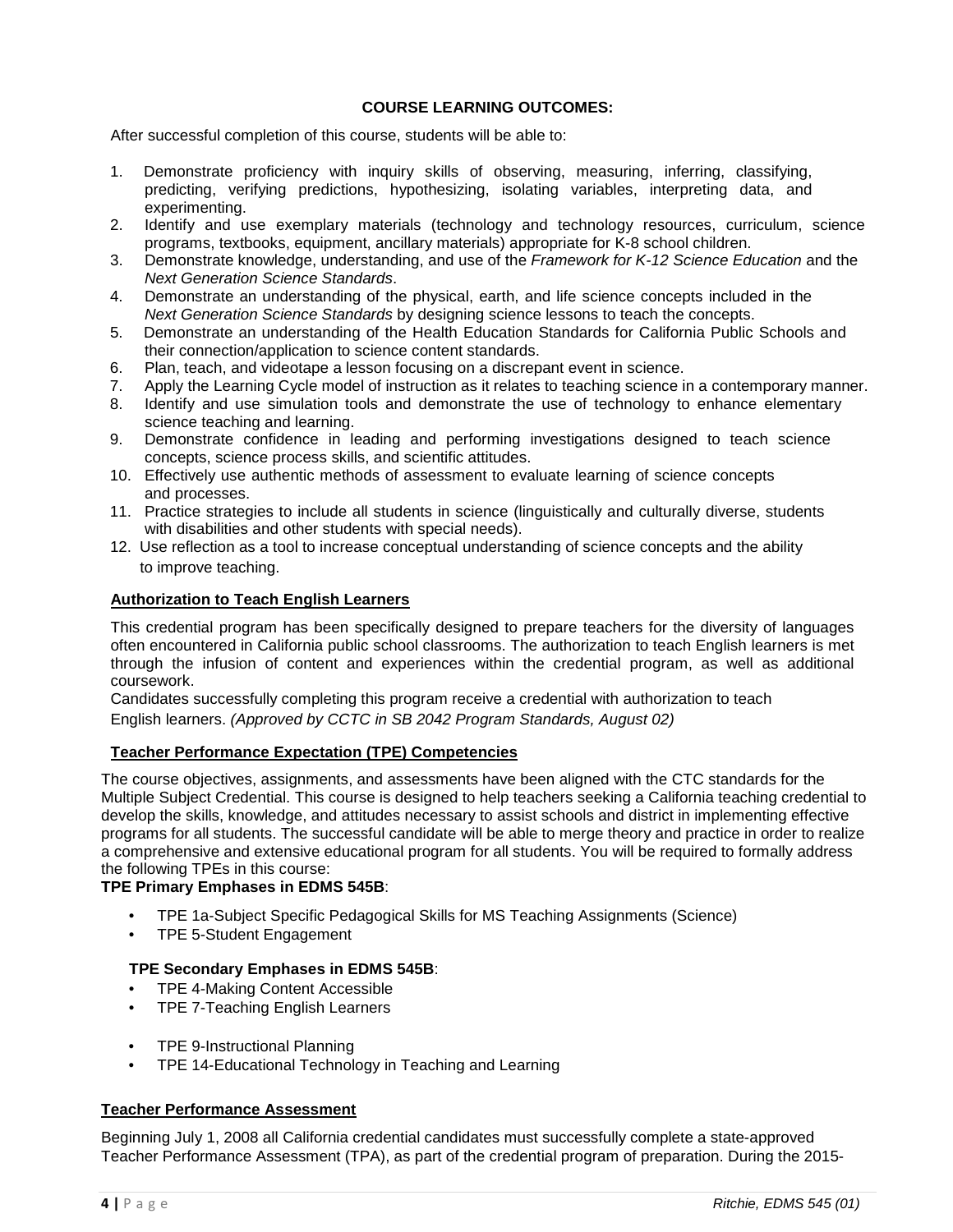16 academic year the CSUSM credential programs will use either the CalTPA (California Teacher Performance Assessment) or the edTPA (Educative Teacher Performance Assessment).

Check with your program coordinator to determine which assessment is used for your credential program.

## **CalTPA**

To assist with your successful completion of the CalTPA, a series of informational seminars are offered over the course of the program. TPA related questions and logistical concerns are to be addressed during the seminars. Your attendance to TPA seminars will greatly contribute to your success on the assessment. The CalTPA Candidate Handbook, TPA seminar schedule, and other TPA support materials may be found on the SOE website: <http://www.csusm.edu/education/CalTPA/ProgramMaterialsTPA.html>

## **edTPA**

Beginning in fall 2015, for newly entering initial candidates, the CSUSM assessment system is the edTPA. To assist with your successful completion of the edTPA, a capstone class is part of your curriculum. In this class edTPA related questions and logistical concerns are addressed. Additional support materials are available on the edTPA website: [http://www.edtpa.com/PageView.aspx?f=GEN\\_Candidates.html](http://www.edtpa.com/PageView.aspx?f=GEN_Candidates.html)

Additionally, to support your success in your credential program and with TPA, SOE classes use common pedagogical language, lesson plans (lesson designs), and unit plans (unit designs).

## **Expected Dispositions for the Education Profession**

Education is a profession that has, at its core, certain dispositional attributes that must be acquired and developed. Teaching and working with learners of all ages requires not only specific content knowledge and pedagogical skills, but positive attitudes about multiple dimensions of the profession. The School of Education has identified six dispositions that must be evident in teacher candidates: social justice and equity, collaboration, critical thinking, professional ethics, reflective teaching and learning, and life-long learning. These dispositions have observable actions that will be assessed throughout the preparation program. For each dispositional element, there are three levels of performance - *unacceptable*, *initial target*, and *advanced target*. The description and rubric for the three levels of performance offer measurable behaviors and examples.

The assessment is designed to provide candidates with ongoing feedback for their growth in professional dispositions and includes a self -assessment by the candidate. The dispositions and rubric are presented, explained and assessed in one or more designated courses in each program as well as in clinical practice. Based upon assessment feedback candidates will compose a reflection that becomes part of the candidate's Teaching Performance Expectation portfolio. Candidates are expected to meet the level of *initial target* during the program.

## **PROGRAM STUDENT LEARNING OUTCOMES (PSLOs)**

The Teacher Performance Expectation Competencies, the Teacher Performance Assessment, and the Assessment of Professional Dispositions provide the program student learning outcomes for the Multiple Subject Credential Program.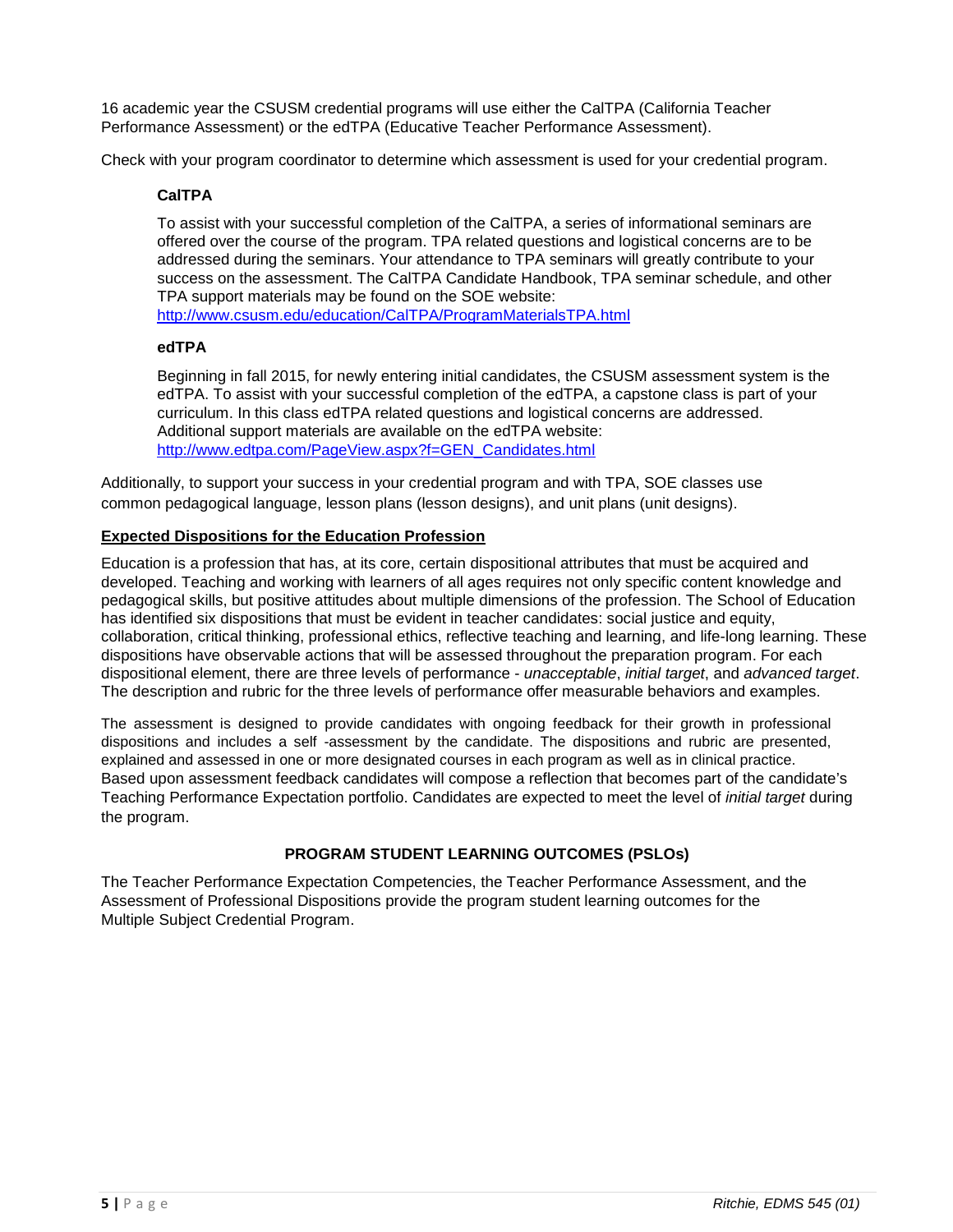## **COURSE SCHEDULE**

| Date                                     | Topic                                                          | Assignment's                                                                                                                              | Due Prior to<br><b>Class Session</b>                     |
|------------------------------------------|----------------------------------------------------------------|-------------------------------------------------------------------------------------------------------------------------------------------|----------------------------------------------------------|
| 1/23: Week 1                             | <b>Welcome/ Review</b><br>Assignments                          | <b>Read Syllabus</b>                                                                                                                      | $1/23$ in class                                          |
| Session 1                                | <b>NGSS Intro</b><br>Science Sense-<br><b>Making Notebooks</b> | Scan CA Framework Overview, Ch 1 1-16<br>and 77-84                                                                                        | 1/23 in class                                            |
| Session 2                                | Phenomenon and<br>Inquiry<br>A Private Universe                |                                                                                                                                           |                                                          |
| 1/30: Week 2<br>Session 3                | <b>NGSS 3 Dimensions</b>                                       | <b>NGSS Standards Summary</b>                                                                                                             | $1/30$ on-line $&$ in<br>class                           |
| Session 4                                | 5E Lesson Design                                               |                                                                                                                                           |                                                          |
| 2/6: Week 3<br>Session 5                 | Inquiry- based<br>Lessons                                      | NGSS Lesson Outline & CA Framework-<br><b>Grade Level Chapter</b>                                                                         | $2/6$ on-line & in<br>class                              |
| Session 6                                | Writing 5E                                                     | Reflection 1: Read Picture Perfect Science Ch<br>4                                                                                        | 2/6 on-line                                              |
| 2/13: Week 4<br>Session 7                | Shifts in Pedagogy                                             | Notebook Check                                                                                                                            | 2/13 in class                                            |
| Session 8                                | <b>Learning Sequences</b><br>with Conceptual Flows             | Reflection 2: Read NRC, Ch 2<br>Reflection 2: Read Colburn Part I & II                                                                    | $2/13$ on-line                                           |
| 2/20: Week 5<br>Session 9<br>Session 10  | <b>Grade Level Science</b><br>Lessons                          | <b>NGSS Grade Level Lesson Presentations</b><br>Reflection 3: Read CA Framework, Ch 11 1-<br>20                                           | $2/20$ on-line & in<br>class<br>2/20 on-line             |
| 2/27: Week 6<br>Session 11               | <b>Grade Level Science</b><br>Lessons                          | <b>NGSS Grade Level Lesson Presentations</b>                                                                                              | $2/27$ in class $&$<br>on-line                           |
| Session 12                               |                                                                | Reflection 4: Read CA Framework, Ch 11 21-<br>29<br>Reflection 4: Helping Students Make Sense of<br>the World, Ch 1 5-18                  | 2/27 on-line                                             |
| 3/6: Week 7<br>Session 13<br>Session 14  | <b>Grade Level Science</b><br>Lessons                          | <b>NGSS Grade Level Lesson Presentations</b><br>Evaluation and Use of Technology Resources<br>Reflection 5: Read NRC, Ch 9 17-36          | 3/6 in class & on-<br>line<br>3/6 on-line<br>3/6 on-line |
| 3/13: Week 8<br>Session 15<br>Session 16 | Engineering<br><b>Notebooks</b>                                | Science Teaching with Students Reflection<br>Notebook Check<br>Reflection 6: Read 5E for ELL<br>Reflection 6: Read Sense-Making Notebooks | $3/13$ on-line<br>3/13 in class<br>3/13 on-line          |

**NOTE: While this syllabus is carefully planned, it may be modified or adjusted at any time in response to the learning needs of the class.**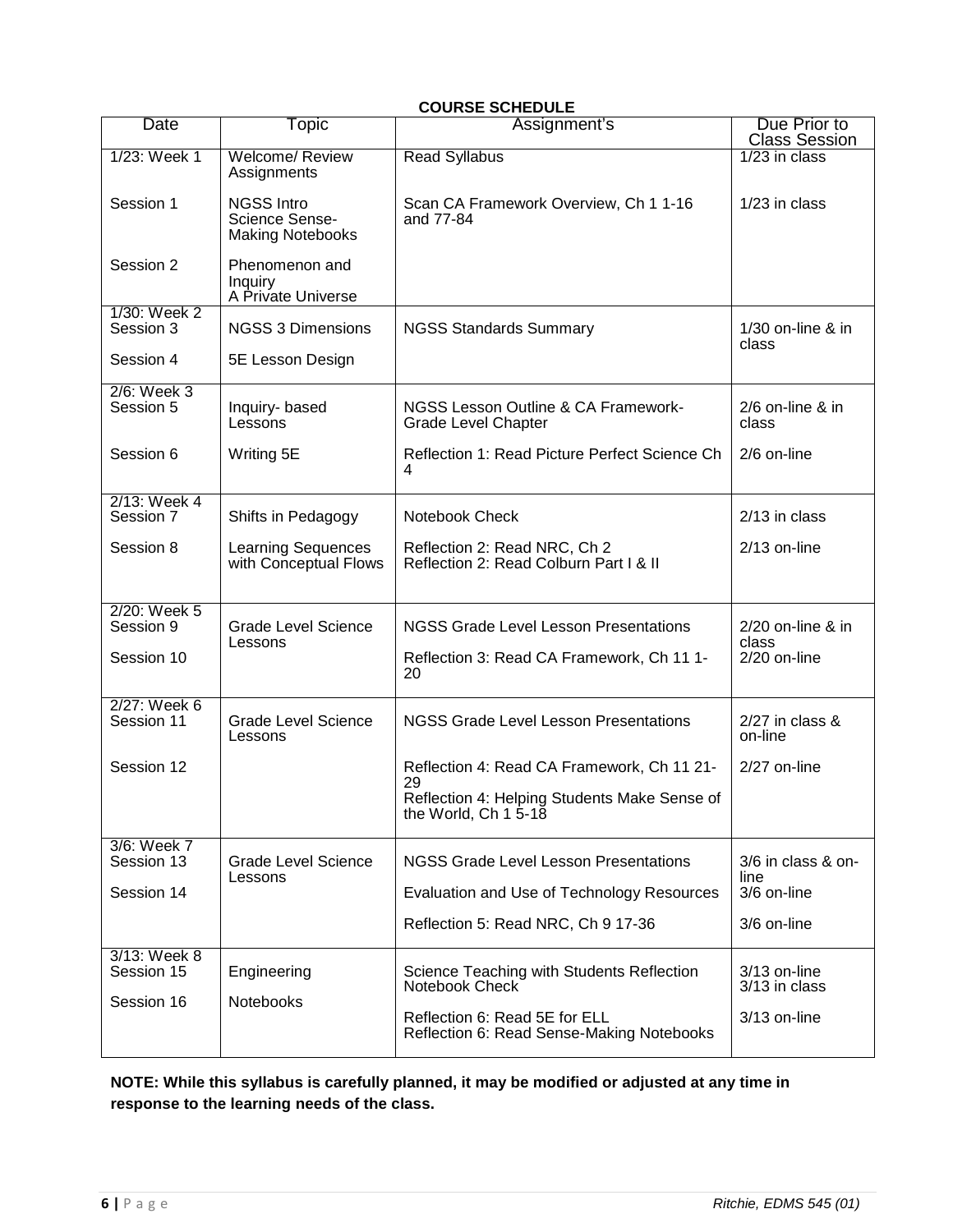## **COURSE TOPICS OUTLINE**

- The Nature of Science
- Discrepant Events in Science Teaching
- The Learning Cycle Model of Teaching
- Learning Cycle Science Lesson Demonstrations
- Writing Objectives for Student Learning
- Developing Essential Questions for Teaching Science
- Writing Science Concept Definitions
- A Framework for K-12 Science Education
- The *Next Generation Science Standards*
- Teaching Science to English Learners: SDAIE Strategies
- Inclusion and Teaching Science to Students with Special Needs
- Differentiating Instruction and Assessment in Science
- Authentic Assessments in Science
- Infusing Writing Activities in Science Lessons
- Science and Engineering Practices in the Classroom
- Science Process Skills and Scientific Attitudes
- Current Issues in Science Education
- Infusing Technology Tools into Science Planning and Teaching
- Science Projects, Student Research, Science Fairs
- Safety in the Science Class
- Concept Mapping

## **COURSE REQUIREMENTS AND GRADED COURSE**

#### **COMPONENTS Assignments Tied to Course Learning Outcomes**

Teaching and learning require engaged and reflective participants. It is essential that you prepare carefully for class, be ready to discuss readings and assignments thoughtfully, and actively participate in all class activities. Each written assignment is expected to have a clear organizational presentation and be free of grammar, punctuation and spelling errors. There will be a reduction in points for the above-mentioned errors. Late assignments are not accepted. Prepare carefully for class, and be ready to discuss readings and assignments thoughtfully. Here is a list of the assignments and requirements, followed by descriptions of each of them:

| <b>Assignment</b>                                 |    | Due Date |
|---------------------------------------------------|----|----------|
| Evaluation and Use of Technology Resources        | 10 | 3/6      |
| <b>Reading Reflection Responses</b>               | 18 | ongoing  |
| <b>Next Generation Science Standards Summary</b>  | 15 | 1/30     |
| Next Generation Science Standards Lesson Outline  | 15 | 2/6      |
| Next Generation Science Standards Presentation    | 15 | Varies   |
| Science Teaching and Reflection with Students     | 15 | 3/13     |
| Professional Dispositions/Participation/Notebooks | 12 | ongoing  |

**NOTE***: Each student is responsible for ensuring that assignments are submitted correctly and on time.*

## **Descriptions of Assignments**

#### **1. Active Participation, Collaboration and Notebooks –** (12 points)

Teacher education is a professional preparation program and students will be expected to adhere to standards of dependability, professionalism, and academic honesty.

Grading will include a component of "professional demeanor." Students will conduct themselves in ways that are generally expected of those who are entering the education profession, including the following:

- On-time arrival to all class sessions and attendance for the entire class period
- Advance preparation of readings and timely submission of assignments
- A **POSITIVE** attitude always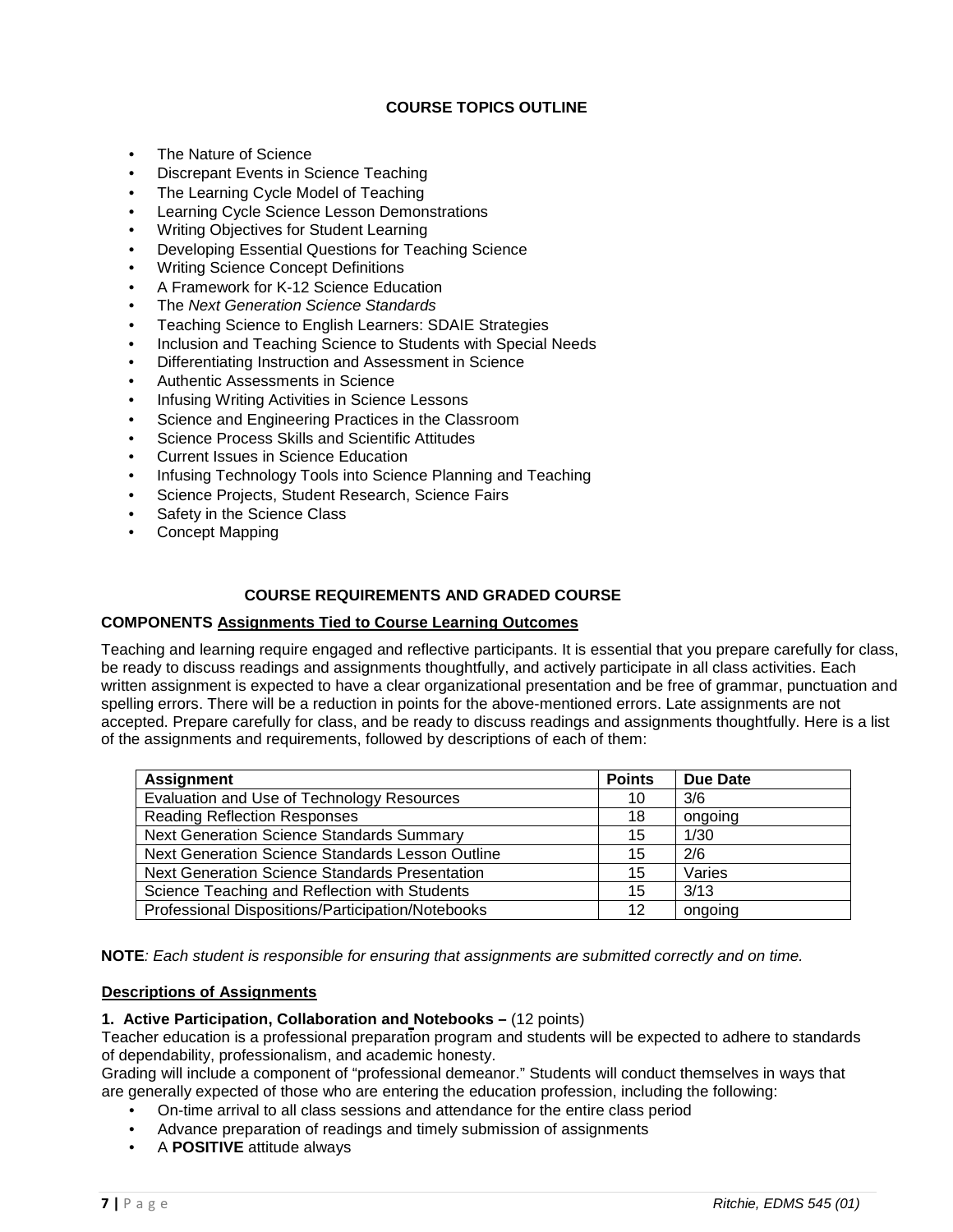- Active participation in all class discussions and activities
- Respectful interactions and courteous language with the instructor and other students in all settings
- Carefully considered, culturally aware approaches to solution-finding

**Class Discussions and Participation:** Students will engage in active learning each class session, and will be expected to actively participate. You may lose points for lack of participation based on the following criteria:

- Do you participate in class discussions productively, sharing your knowledge and understandings?
- Do you interact productively with your peers, taking on a variety of roles (leader, follower, etc.)?
- Do you contribute appropriately to group work—do you "do your share"?
- Are you able to accept others' opinions?
- Are you supportive of others' ideas?
- Do you support your peers during their presentations?
- Can you monitor and adjust your participation to allow for others' ideas as well as your own to be heard?

**Notebooks:** Students will be expected to use science notebooks in each class session, to make sense of and record their learnings. These notebooks will be checked in week 4 and 8.

- Did you include your prior knowledge?
- Did you record your thinking?
- Did you use models and diagrams of your thinking?
- Did you collect data to help you make sense of your learning?
- Did you show your sense making?

## **2. Reading Reflection Responses –** (Individual) (18 points)

Each week you will reflect on the readings, observations, or our class activities. You submit a reflection *on-line*. The focus will be on how you make sense of the information rather than a summary. The purpose of the reflections is to prepare you for class discussion and to reflect on your own experiences, beliefs, and theories about science education. There will be time for discussion of the readings, so it is imperative that you do the<br>readings each week. The way in which you are asked to reflect should be different from week to week. These **reflections are due on-line.**

#### **3. Evaluation and Use of Technology Resources & Internet Sites** (Partner)(10 pts)

With a partner explore Internet resources (web pages, online lessons, simulation games etc. and technology tools and apps (such as for the I-Pad). For each site, you and your partner will turn in one paper that includes a 150-200 word summary of the site which will be shared with the class as a resource.

Part I of this assignment: explore in detail at least three Internet sites that would be valuable for teachers or students for information, simulation etc. List the URL and navigate the site and explain how it could be used in your classroom.

Part II of this assignment: find three good inquiry-based and NGSS lessons. The three lessons for either of your grade levels will include: one from earth science, one from life science and one from physical science. It will include appropriate reference information, how you might adapt the lesson for your class and why you would suggest this lesson to your classmates as an example of a good inquiry-based NGSS lesson.

# **NGSS Standards/Framework specific tasks**

## **Next Generation Science Standards (NGSS) Understanding and Application**

Purpose of these assignments: To provide an in-depth introduction to the NGSS as a framework and foundation. This overview will lead to you and your team applying your understanding of these standards and strategies by integrating them in an inquiry-based lesson. This beginning learning process consists of three components/assignments: 4,5 and 6 (see specifics below). All 3 sections will be turned in either individually or as a group.

**In 4**, you will individually read and respond to NGSS documents as well as view NGSS videos from the various areas of the NGSS (see specifics below).

**In 5,** you will individually use the information from these documents, other resources (given in class), as well as examples from our text to create an outline of a lesson plan (see specifics below).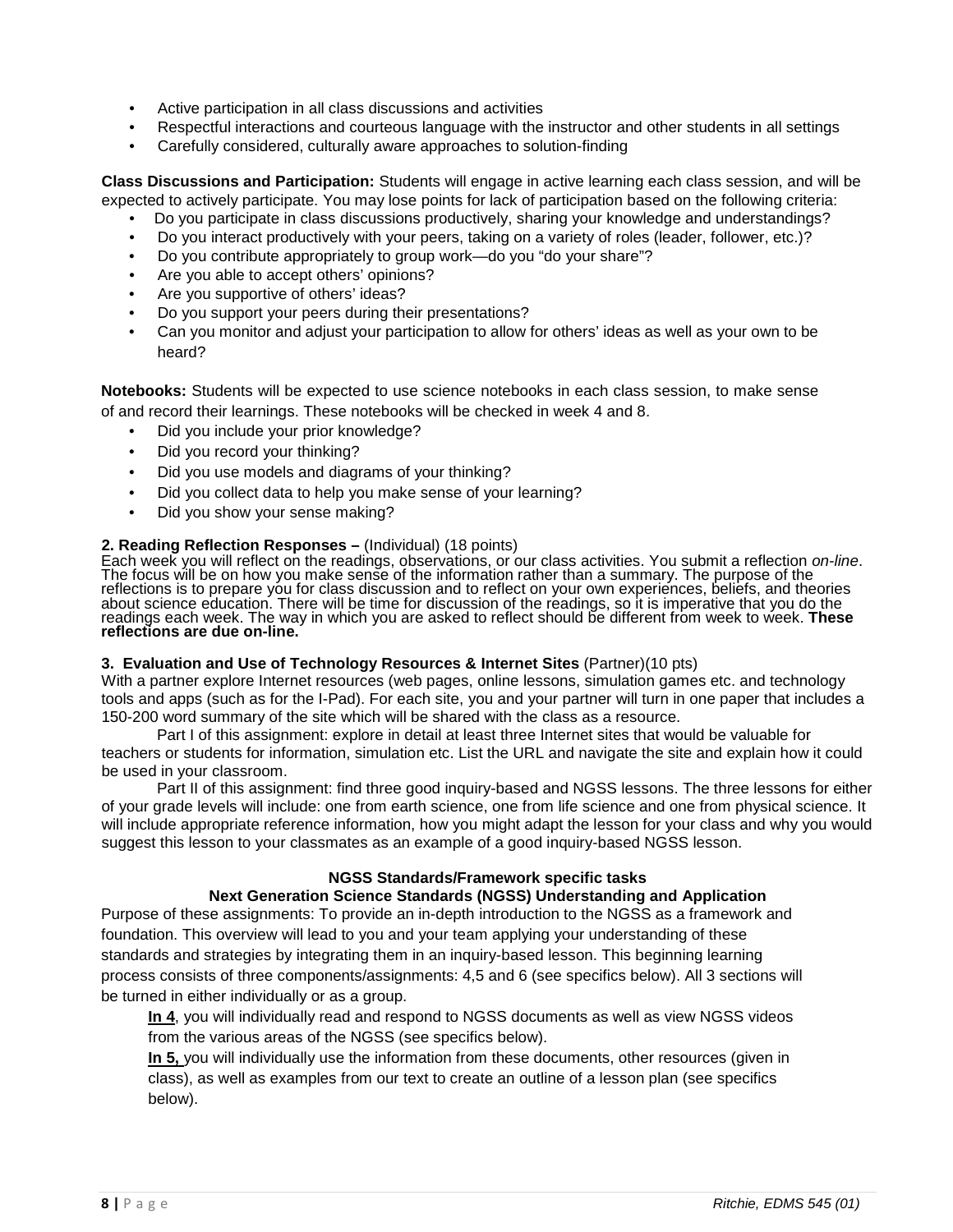**In 6,** with your members of your grade level team, you will share your lesson plan outline. Each group will select one representative lesson to elaborate and enhance into a 5E plan to present to the entire class as a grade level NGSS lesson.

### **4. Next Generation Science Standards Research and Summary** (Individual)- 15 points

There are 3 components to this part of the assignment to be turned in online and shared in class. Use this link to assist as an overview <https://www.nextgenscience.org/get-to-know> This assignment should be 2-3 pages.

Read the following Framework sections and take notes and suggest questions for discussion in class from the NGGS that are representative of a beginning understanding: 1) NGSS Front Matter (Executive Summary); 2) Structure of the NGSS (How to Read it); 3) Conceptual Shifts (How is it different); 4) View these two videos: "Why NGSS" and "NGSS Overview"; 5) Briefly scan the introductions for the following sections: Sections D-J.

Briefly scan and take notes on all the NGSS standards for your grade level. Use the CA/NGSS link=<https://www.cde.ca.gov/ci/sc/cf/scifwprepubversion.asp> since this provides some examples and clarifications that might be useful.

With a focus on your grade level standards, select at least one standard to create a lesson outline as described in 4 below. (Possible lesson ideas can be found in your text)

**5. Next Generation Science Standards Grade Level Lesson Outline**– (Individual)– 15 points There are 2 components for this assignment to be turned in online and shared in class with your team. This assignment should be 2-3 pages.

Read and summarize all the NGSS standards for your grade level. Use the CA/NGSS link= <https://www.cde.ca.gov/ci/sc/cf/scifwprepubversion.asp> since this provides some examples and clarifications that might be useful.

Using the standard (s) you chose for your lesson outline in assignment 4. This will be a 1  $\frac{1}{2}$  -2 page outline of the lesson.

1) Research possible lesson ideas in our text and from the other resources given in class.

2)Write the standard(s) and the context of the lesson you chose;

3) Come up with a brief description of the inquiry based NGSS lesson activity that students can do to assist in understanding the standard;

4) Explain in what ways you would assess their knowledge;

5) How will this lesson incorporate all the 3 Dimensions discussed from the NGSS concepts (crosscutting concepts; science and engineering practices; disciplinary core ideas);

6) How can you integrate some of grade level common core standards in either math or language arts as well as any other ideas suggested in the NGSS.

## **It's essential to your beginning understanding of NGSS that you do the reading, responses and individual lesson plan BEFORE you meet with your grade level team in class.**

**6. Next Generation Science Standards Team preparation and presentation** – (Group)- 15 points With your members of your grade level team, you will share your lesson plan outline (from #4). Each group will select one representative lesson to elaborate and enhance into a 5E plan to present to the entire class as a grade level NGSS lesson.

Get together with your team by grade level. Look at the activities that everyone wrote up for Assignment 4. Choose one that your team feels is the best representation of the application of the standards/frameworks or integrate two that may work together. Elaborate and enrich the original based on input from all members.

As a team, write up a final 5E lesson plan for the activity stating the standard(s) (with activities, assessment,). This lesson plan should integrate the ideas from the NGSS Standards as well as discussed in 4 above. You will have some class time to work on this in week 3 and 4.

Presentation: As a teaching team, in 45 minutes or less, 1) present your inquiry based lesson to the class; 2) share a copy of your 5E lesson with the class which should demonstrate what standard(s) and the major themes of the NGSS/ frameworks were used and how some CCSS standards might be integrated into this lesson; 3) address any questions from classmates.

## 7. **Science Student Teaching and Reflection(Individual) –** 15 pts.

You will teach an inquiry-based NGSS lesson to your elementary class. (approx. 45 min)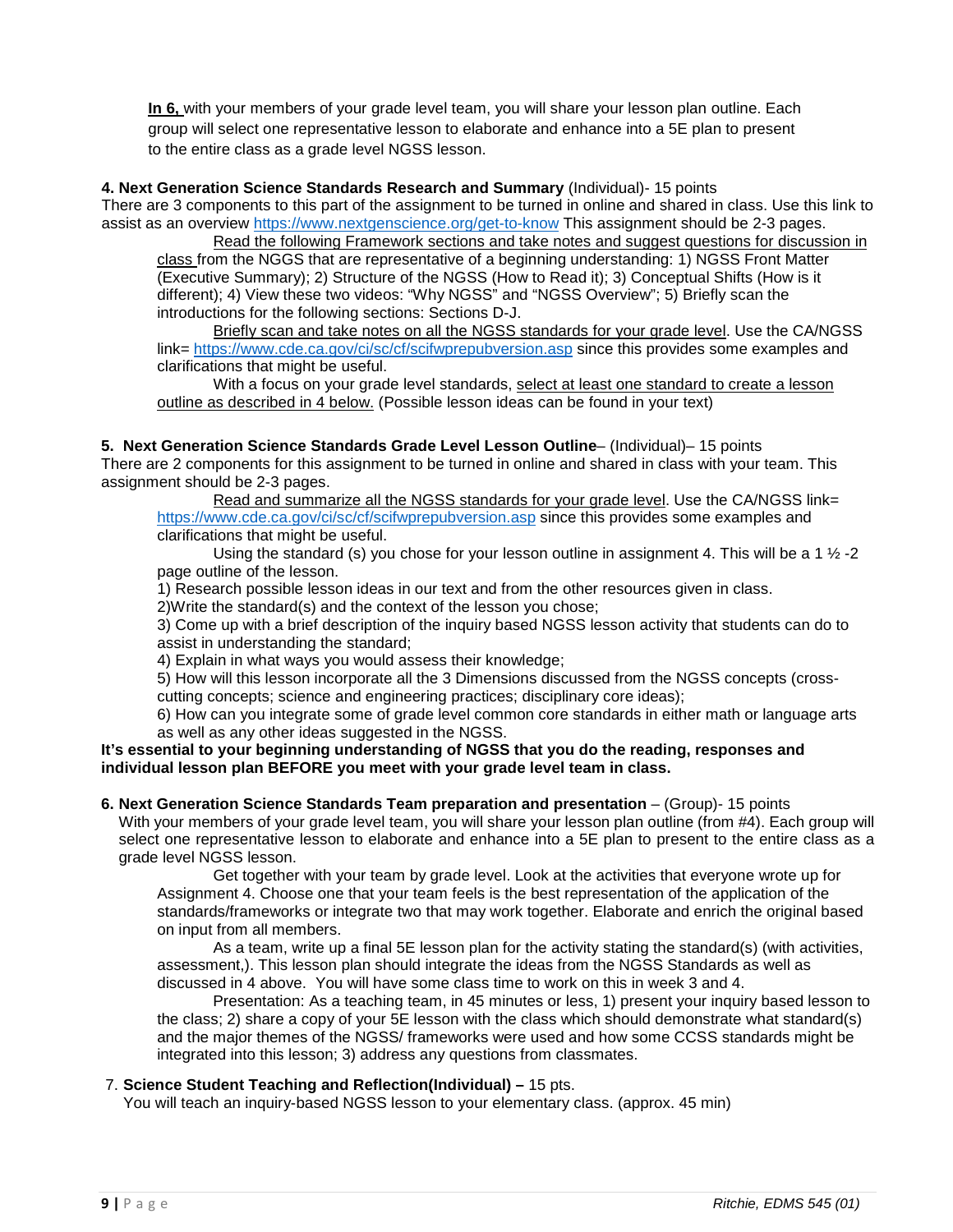You can use the grade level lesson you teach our class or prepare and teach a lesson of your own choice. This assignment should include a copy of the 5E lesson, references or resources consulted for the lesson and a detailed reflection.

After you have done your inquiry-based NGSS lesson with students, look at your plan and think about how it went. You may realize that your event needs to be modified (how, why).

Write a description of what happened, with special attention to what the children said and did. Analyze the children's response: what portions of the event, and to what extent, did the children understand what was happening? Why or why not?

Be very specific and clear about what the children did, said, and how they responded to the *lesson*. The *reflection should be thorough, thoughtfully written, and detailed to receive full credit.*

## **Grading Standards**

Total percentage of the course for each assignment is indicated in the list of assignments and in the assignment descriptions.

Final grades are calculated on the standard of:

| A: 93% - 100%     | A-: 90% - 92% | B+: 87% - 89%    | B: 83% - 86%  |
|-------------------|---------------|------------------|---------------|
| $B - 80\% - 82\%$ | C+: 77% - 79% | $C: 73\% - 76\%$ | C-: 70% - 72% |
| $D: 60\% - 69\%$  | F: below 60   |                  |               |

**Note:** Failure to complete this course with a grade of C+ or higher will prohibit a teacher candidate from continuing the teaching credential program. **There is not a final exam in this course.**

#### **School of Education/Course Attendance Policy**

Due to the dynamic and interactive nature of courses in the School of Education, all candidates (course participants) are expected to attend all classes and participate actively. At a minimum, candidates (course participants) must attend more than 80% of class time, or s/he may not receive a passing grade for the course at the discretion of the instructor. Individual instructors may adopt more stringent attendance requirements. Should the candidate (course participants) have extenuating circumstances, s/he should contact the instructor as soon as possible. *(Adopted by the COE Governance Community, December, 1997).*

**This course:** Teacher education is a professional preparation program. Therefore, candidates missing more than one class session (half day) cannot earn an A or A-. Candidates missing more than two class sessions cannot earn a B or B+. Candidates missing more than three classes cannot earn a C+. Arriving late or leaving early by more than 20 minutes counts as an absence. Notifying the instructor does not constitute an excuse. All assignments must be turned in on due date even in case of an absence.

#### **Policy on Late/Missed Work**

10% deduction for being one day late, 20% deduction two days late, 30% deduction three days late, and so on. After a week, no assignments will be accepted. If extraordinary circumstances occur, please contact the instructor BEFORE the deadline.

#### **Student Collaboration Policy**

Candidates will be required to work collaboratively on selected assignments and projects with classroom peers. The expectation for such collaborations is that each candidate will contribute equitably to the process and final product.

## **GENERAL CONSIDERATIONS**

## **CSUSM Academic Honesty Policy**

Students will be expected to adhere to standards of academic honesty and integrity, as outlined in the Student Academic Honesty Policy. All assignments must be original work, clear and error-free. All ideas/material that are borrowed from other sources must have appropriate references to the original sources. Any quoted material should give credit to the source and be punctuated accordingly.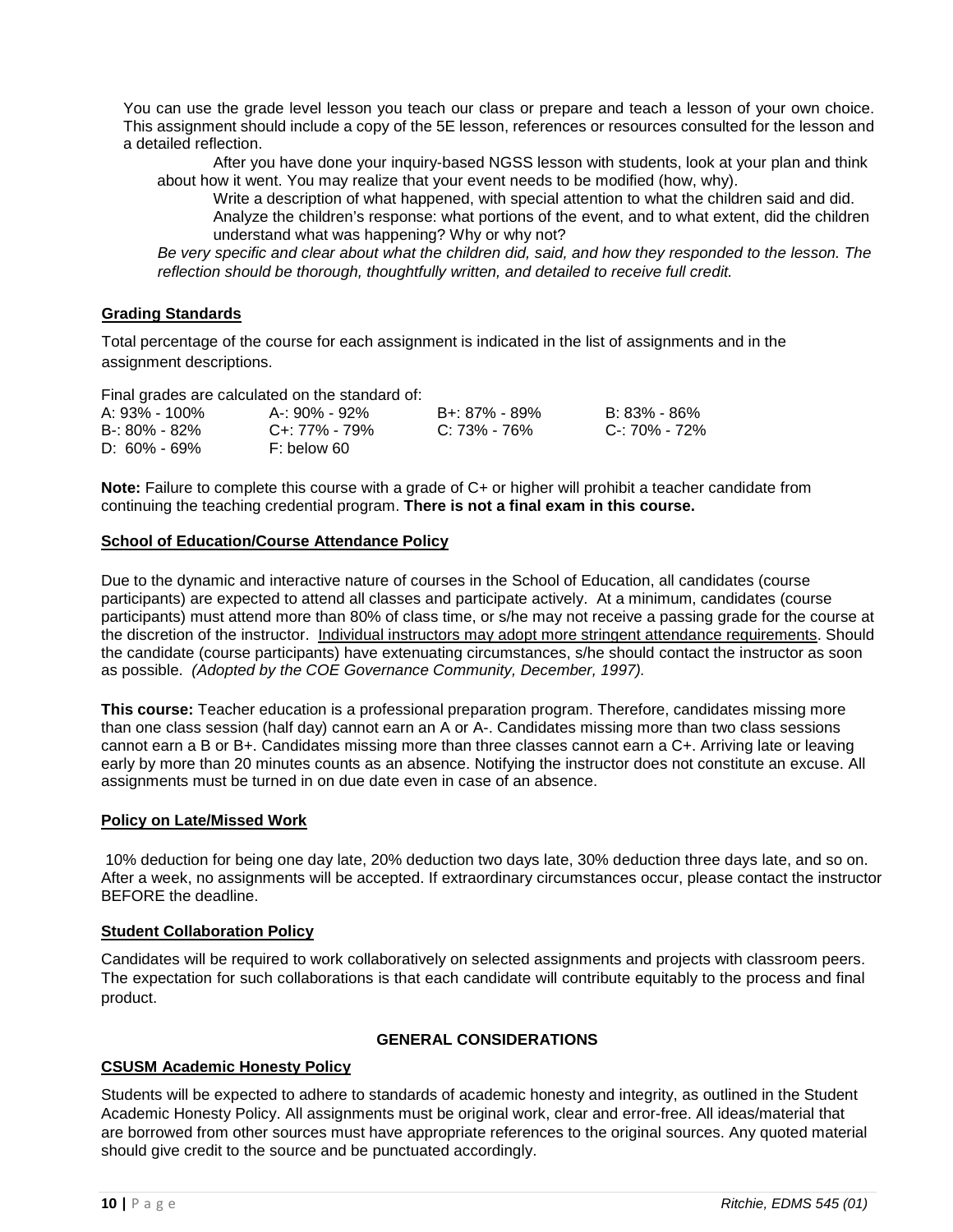Academic Honesty and Integrity: Students are responsible for honest completion and representation of their work. Your course catalog details the ethical standards and penalties for infractions. There will be zero tolerance for infractions. If you believe there has been an infraction by someone in the class, please bring it to the instructor's attention. The instructor reserves the right to discipline any student for academic dishonesty, in accordance with the general rules and regulations of the university. Disciplinary action may include the lowering of grades and/or the assignment of a failing grade for an exam, assignment, or the class as a whole.

Incidents of Academic Dishonesty will be reported to the Dean of Students. Sanctions at the University level may include suspension or expulsion from the University.

Refer to the full Academic Honesty Policy at: [http://www.csusm.edu/policies/active/documents/Academic\\_Honesty\\_Policy.html](http://www.csusm.edu/policies/active/documents/Academic_Honesty_Policy.html)

## **Plagiarism**

As an educator, it is expected that each candidate (course participant) will do his/her own work, and contribute equally to group projects and processes. Plagiarism or cheating is unacceptable under any circumstances. If you are in doubt about whether your work is paraphrased or plagiarized see the Plagiarism Prevention for Students website [http://library.csusm.edu/plagiarism/index.html.](http://library.csusm.edu/plagiarism/index.html) If there are questions about academic honesty, please consult the University catalog.

#### **Students with Disabilities Requiring Reasonable Accommodations**

Students with disabilities who require reasonable accommodations must seek approval for services by providing appropriate and recent documentation to the Office of Disability Support Services (DSS). This office is in Craven Hall 4300. contact bv phone at (760) 750-4905. or TTY (760) 750-4909. Students authorized bv DSS to<br>receive reasonable accommodations should meet with their instructor during office hours. Alternatively, to<br>ensure

## **Credit Hour Policy Statement**

For each hour of classroom time spent in learning in this course, each teacher candidate is expected to spend at least 2 hours of active learning outside of the classroom. Examples of outside active learning are text readings and associated reading responses, lesson planning, interviewing students, authentic teaching practice with students, and working on course assignments outside of class.

#### **All University Writing Requirement**

In keeping with the All-University Writing Requirement, all courses must have a writing component of at least 2,500 words (approximately 10 pages), which will be administered in a variety of ways in this course including lesson plans, assessment assignments, course text reading responses, reflections, concept maps; and journal writings on authentic teaching experiences.

## **Course Format**

Hybrid- online and face-to-face format

## **Necessary Technical Competency Required of Students**

Students are required to access and use Cougar Courses for assignment and course resources, uploading assignments, and for using the forum tool. Please use Word.docx for text files in this course. Students will share and collaborate on work using Google Docs. This course infuses interactive technology tools in course learning, so please bring your computers to class as well as for class notes and access to your CSUSM email.

#### **Electronic Communication Protocol:**

Electronic correspondence is a part of your professional interactions. If you need to contact the instructor, email is often the easiest way to do so. It is my intention to respond to all received e-mails in a timely manner. Please be reminded that e-mail and on-line discussions are a very specific form of communication, with their own nuances and etiquette. For instance, electronic messages sent in all upper case (or lower case) letters, major typos, or slang, often communicate more than the sender originally intended. With that said, please be mindful of all e-mail and on-line discussion messages you send to your colleagues, to faculty members in the